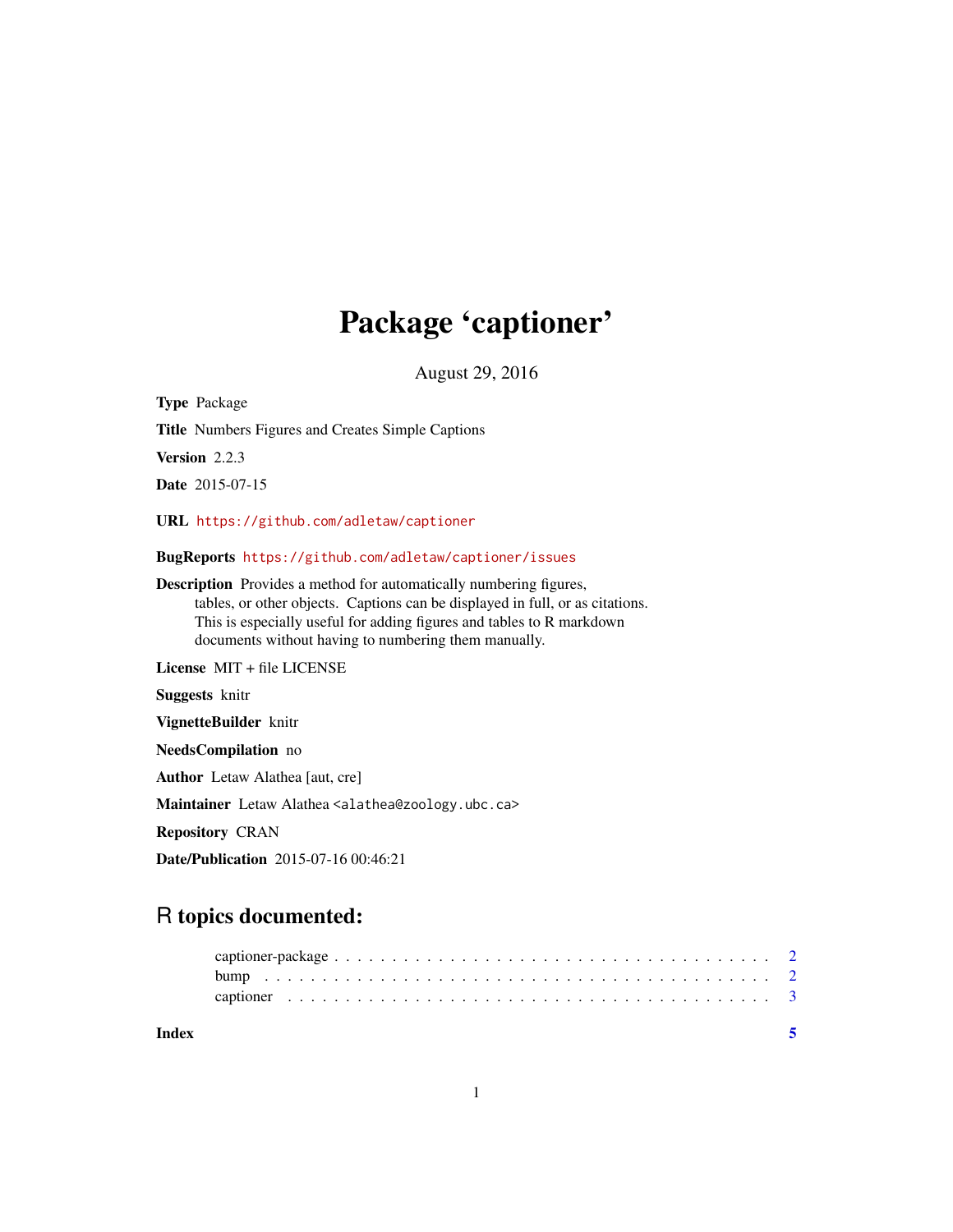<span id="page-1-0"></span>captioner-package *captioner: A package for numbering figures and generating captions*

#### Description

Contains the function [captioner](#page-2-1) for generating numbered captions.

#### Author(s)

Alathea D Letaw, <alathea@zoology.ubc.ca>

<span id="page-1-1"></span>bump *Captioner bump function*

#### Description

For figure numbers with sub-values (e.g. 1.1), increment one of the sub-values for use in the next figure.

#### Usage

bump(cap\_fun, level)

#### Arguments

| cap_fun | The captioner function that needs to be bumped            |
|---------|-----------------------------------------------------------|
| level   | Numeric indicating which sub-number should be incremented |

#### Details

Normally captioner only increments the final number in your figure number, even if you have hierarchical numbering (e.g. Fig 1.1.1). This function will bump up any of the penultimate numbers of your choice using a given index. You can use it at the start of a section, for example, to shift from Fig 1.5 to Fig 2.1.

#### Value

None.

#### See Also

[captioner](#page-2-1)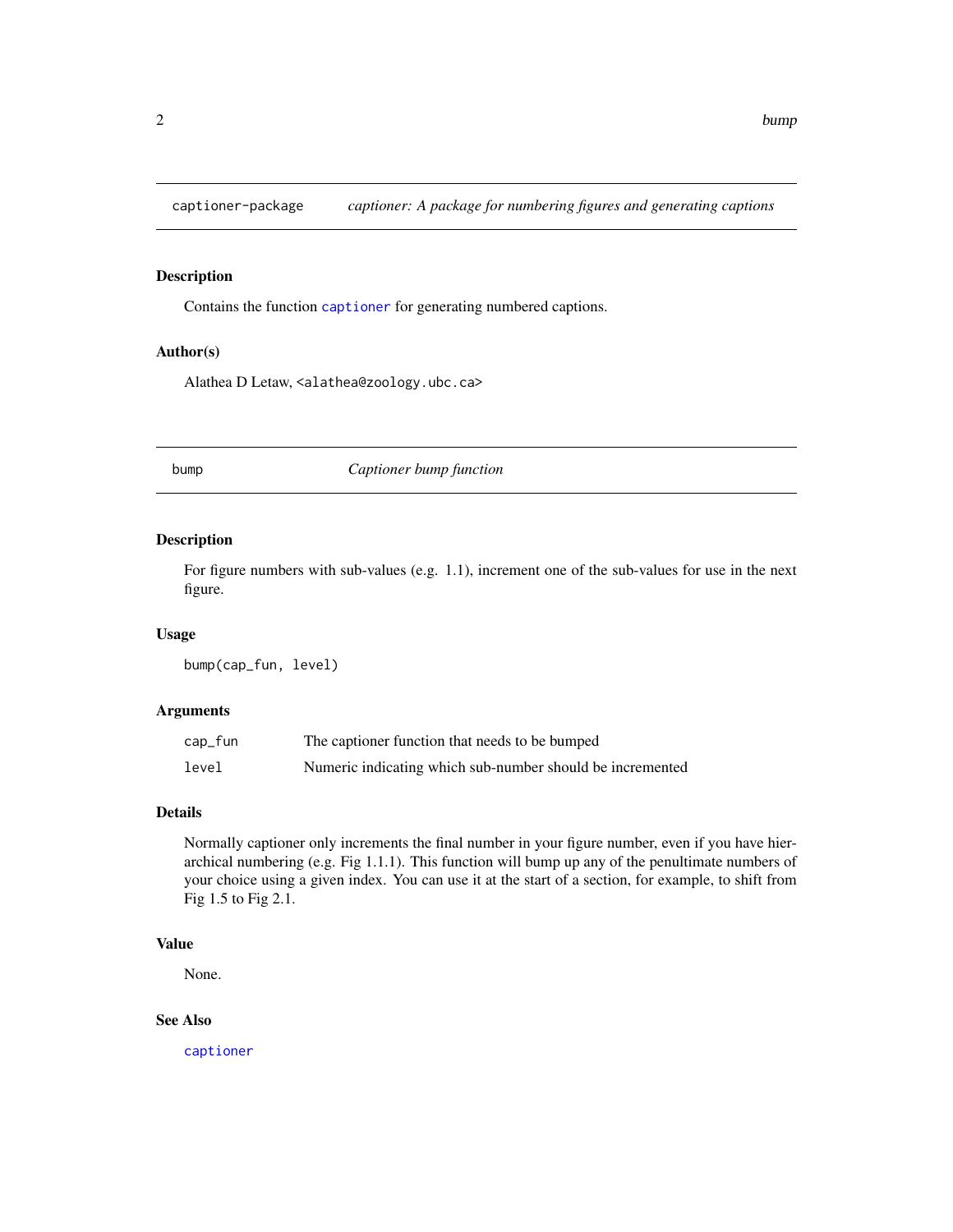#### <span id="page-2-0"></span>captioner 3

#### Examples

```
figs <- captioner(levels = 2)
figs("a")
bump(figs, 1)
```
<span id="page-2-1"></span>

captioner *Captioner function*

#### Description

Creates a function to create numbered captions for figures, tables or other objects

#### Usage

```
captioner(prefix = "Figure", auto_space = TRUE, levels = 1, type = NULL,
  infix = "."
```
#### Arguments

| prefix     | Character string containing text to go before object number. The default is <i>Fig-</i><br>ure.                                                                                                                                 |
|------------|---------------------------------------------------------------------------------------------------------------------------------------------------------------------------------------------------------------------------------|
| auto_space | Logical indicating whether or not a space should automatically be added follow-<br>ing the prefix. Space is added by default.                                                                                                   |
| levels     | Logical or number indicating whether or not you want hierarchical numbering,<br>and if so, how many levels. Hierarchical numbering is turned off by default.                                                                    |
| type       | Vector with same length as levels indicating whether figure numbering should<br>be numeric $(n)$ , lowercase character $(c)$ , or uppercase character $(C)$ . If unspeci-<br>fied, captioner will revert to all numeric values. |
| infix      | Character string containing text to go between figure numbers if hierarchical<br>numbering is on. Default is.                                                                                                                   |

#### Details

Captioner generates a function with the following parameters

name: Character string containing a unique object name

caption: The object caption

display: Character string (or logical) indicating what display mode you would like:

- *full* or *f* is the default and shows the entire caption with prefix and number
- *cite* or *c* displays just the prefix and number, without the caption
- *num* or *n* displays just the number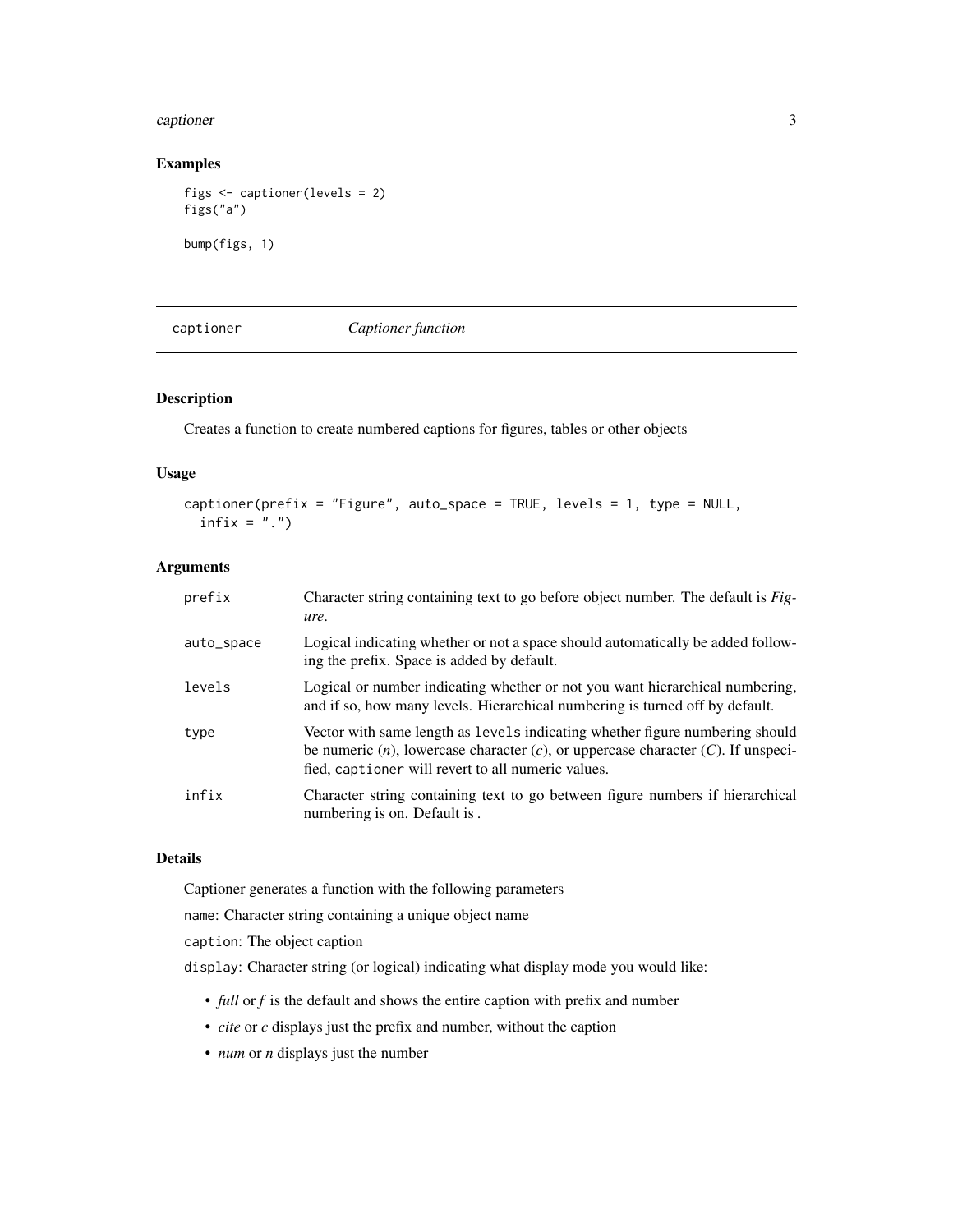<span id="page-3-0"></span>level: Optional numeric used to bump up the numbering if you have hierarchical numbering. See also [bump](#page-1-1).

cite: Deprecated. Please use display.

num: Deprecated. Please use display.

And returns a character string containing the prefix and object number with or without a caption. The initial numbering is determined based on the order of caption creation. However, this order is modified based on the citations you use. The first figure to be cited will be moved to the beginning of the list, becoming *Figure 1*.

#### Value

A captioner function.

#### Examples

```
fig_nums <- captioner()
fig_nums("flower_plot", "This plot shows the distribution of flower colors")
fig_nums("flower_plot", display = "cite")
fig_nums("flower_plot")
```

```
tables <- captioner(prefix = "Table", levels = 2)
tables("a", "Table of world populations sorted from greatest to least.")
```